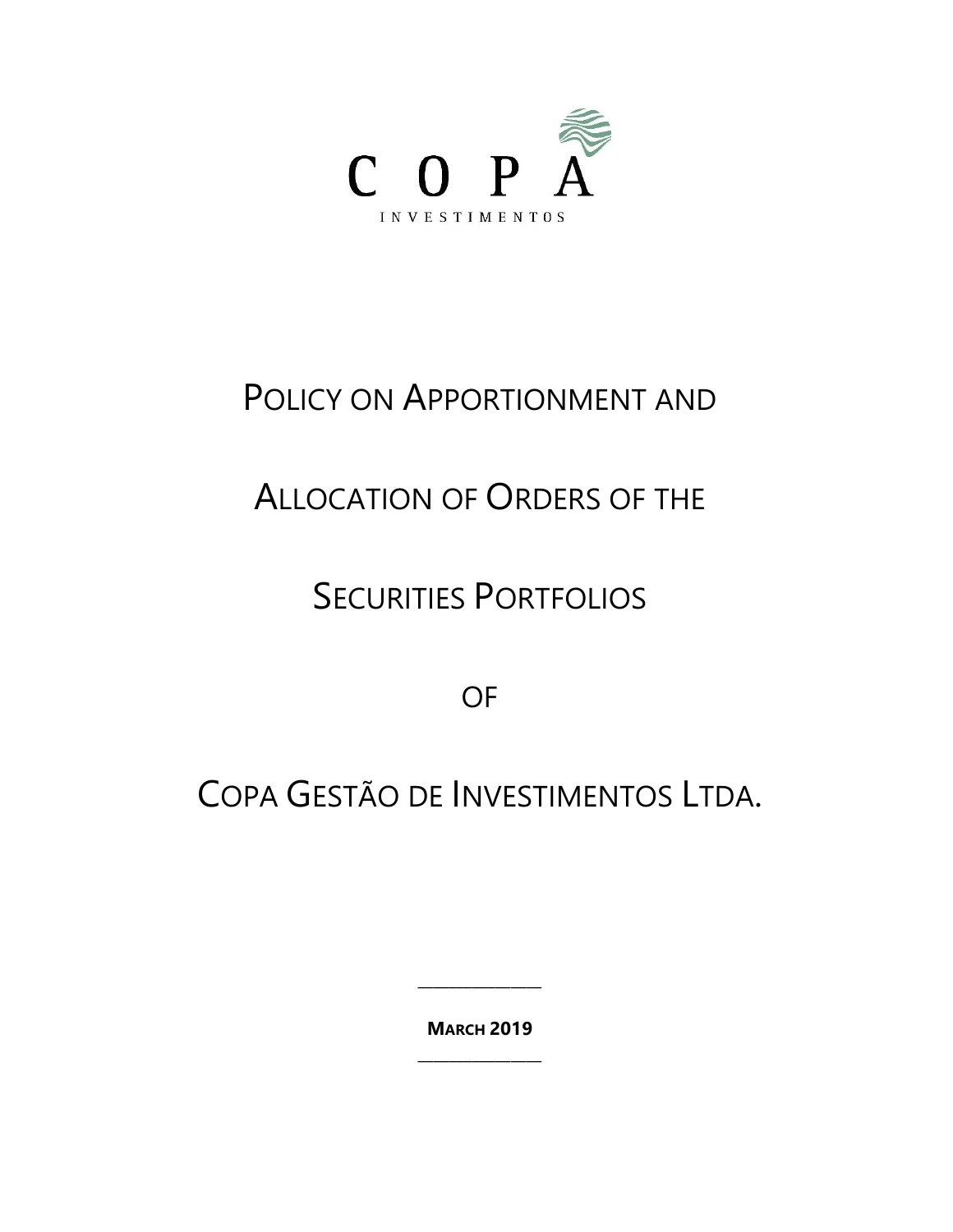

#### **1. INTRODUCTION**

Copa Gestão de Investimentos Ltda. ("Copa Investimentos") only manages Equity Investment Funds, with a primary focus on the forestry sector.

Accordingly, this Policy on Apportionment and Allocation of Orders ("Policy") establishes the practices and criteria to be adopted by Copa Investimentos in the event that the company will operate in the management of liquid funds, in accordance with the terms of CVM Instruction 558 / 15.

### **2. OBJECTIVES**

The objective of this Policy is the provide for fair and verifiable criteria for the control of apportionment and allocation of purchase and sale orders among all securities portfolios managed by Copa Investimentos.

The rules established in this Policy must be fulfilled by all Copa Investimentos employees involved in the activities of allocation of securities assets in the portfolios managed by Copa Investimentos.

#### **3. METHODOLOGY**

The order is characterized as the act by which it is defined that a certain counterparty (securities broker or dealer) trades or records a securities transaction, for investments portfolio of Copa Investimentos' clients, under the conditions it specifies.

Orders may be transmitted by telephone, or in writing, either by letter or via electronic means (e-mail, Skype, Bloomberg, etc.), and, regardless of the form of transmission, all orders are recorded and filed by Copa Investimentos.

It may occur that a given order, referring to a certain asset, for reasons of efficiency gain, may refer to more than one client. In this case it will be necessary to apportion the assets after the execution of the order. The apportionment will be executed according to the characteristics and investment policy of each portfolio, and if there is one same asset for more than one portfolio the allocation will be made in the same proportionality of quantity and value (average price) for each portfolio of investments, without any advantage being allowed to one to the detriment of another.

### **4. PRIORITY UPON ALLOCATION OF ORDERS**

The orders of unrelated clients will have priority in relation to the orders of persons related to Copa Investimentos. Orders of related person must be serviced after the orders clients who are not related persons.

For the purposes of this document, the following are considered to be related persons:

- (i) Managers, employees, operators and agents, including interns and trainees;
- (ii) Partners or individual shareholders;